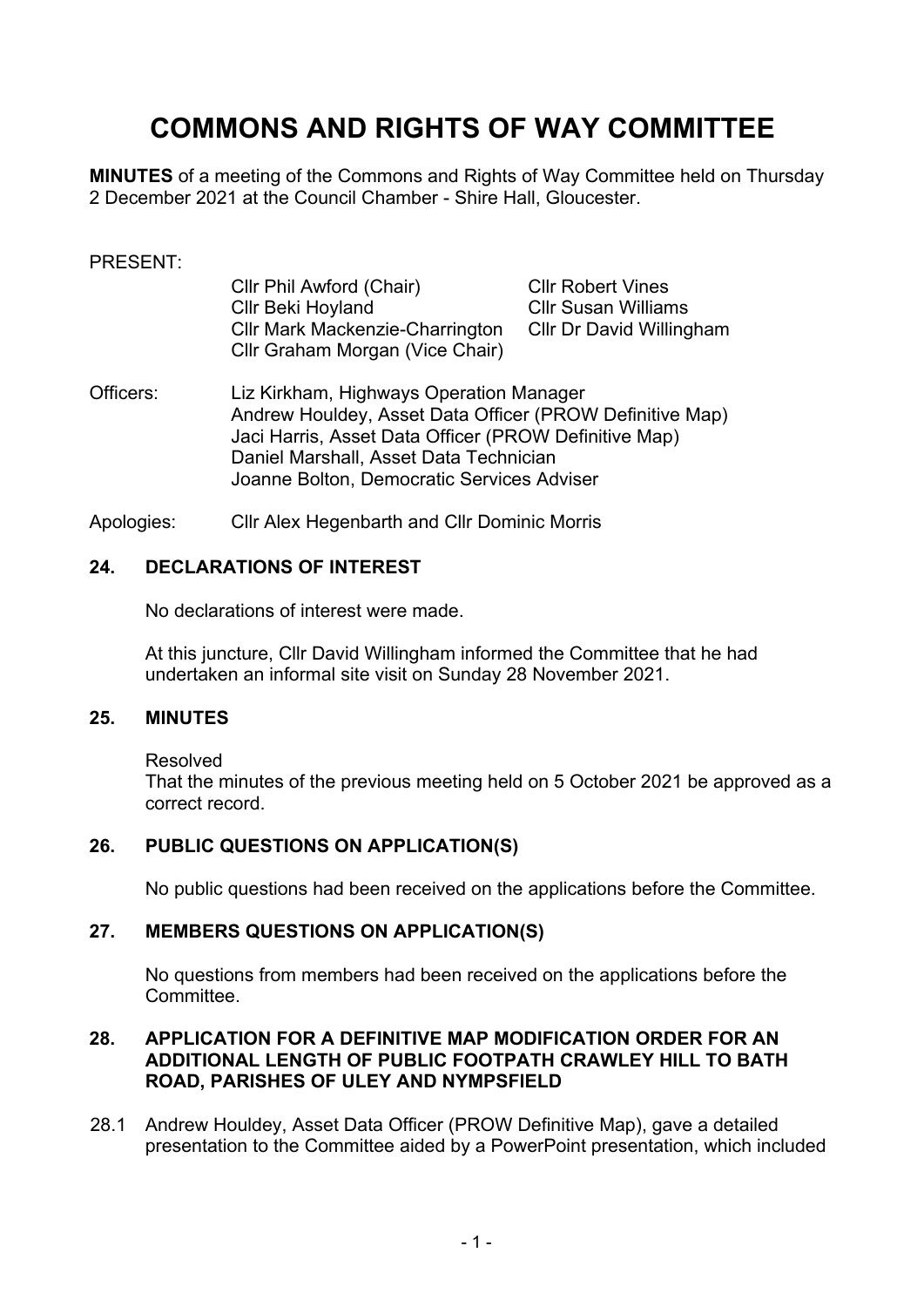photographs of the claimed route under consideration. *(For information: A copy of the presentation slides has been uploaded to the Council's website*.)

- 28.2 The Committee considered the application for a Definitive Map Modification Order (DMMO) for an additional length of public footpath connecting Crawley Hill to Bath Road in the parishes of Uley and Nympsfield. The claimed route was shown running between points A and B, on the Plan attached at Appendix GCC2 to the report. The Committee was informed that the route commenced at its junction with Crawley Hill at Ordnance Survey Grid Reference (OSGR) ST 7919 / 9993 and shown as point A. It ran in a generally north-easterly direction for approximately 657 metres to its junction with Bath Road at (OSGR) SO 7971/ 0034 shown as point B.
- 28.3 The Asset Data Officer informed members of the documentary evidence relevant to this application. He explained that the claimed way was shown on commercial maps produced by Isaac Taylor (1777), Carey (1794) Smith (1804), Dix (1816) and Greenwood (1824) in a manner consistent with other known highways, and that it was identified in the key to the 1794, 1804, 1816 and 1824 maps as a cross road. This was indicative of the way at that time carrying public carriageway rights. Prior to the construction of the turnpike roads the claimed way formed the only link between the villages of Nympsfield and Uley. It was shown in a manner consistent with other known highways on the Ordnance Survey Surveyor's Plan of 1825-28 and the first edition one inch to the mile map of 1830.
- 28.4 He informed the Committee that the way was not created or constructed as a turnpike road, but its usefulness as a through route was linked to the roads which came into being around it in 1758 and 1821. Prior to the construction of the turnpike from the top of Frocester Hill to Uley c.1822 it formed the only direct road link between the two villages of Nympsfield and Uley. With the construction of the turnpike road bypassing Nympsfield village and that from Frocester Hill to the Freezes and then to Uley, it was of less importance. There was no evidence that it was legally stopped up as part of the turnpike process.
- 28.5 The Committee was informed that Tithe Maps and Apportionments showed the difference between tithable and untithable land. Their purpose was not to show rights of way and hence they were not conclusive evidence, but as Tithe Commutation was an impartial public process carried out under statutory authority and subject to appeal, the records should be given appropriate weight and considered alongside the other evidence.
- 28.6 The Committee noted that the claimed way passed through the parishes of Uley, Owlpen and Nympsfield. Consequently, there were three separate Tithe maps and apportionments to consider as evidence. The Asset Data Officer explained that the annotation "to Nymphsfield" on the Uley map and "Bridle Road to Nymphsfield" on the Owlpen map, showed that it was a through route and was presumably public. It was not in the nature of private roads to be thoroughfares from one village to another; private roads existed, and exist, to give access to the lands they led to and abutted. If the three Tithe maps were pieced together they showed a continuous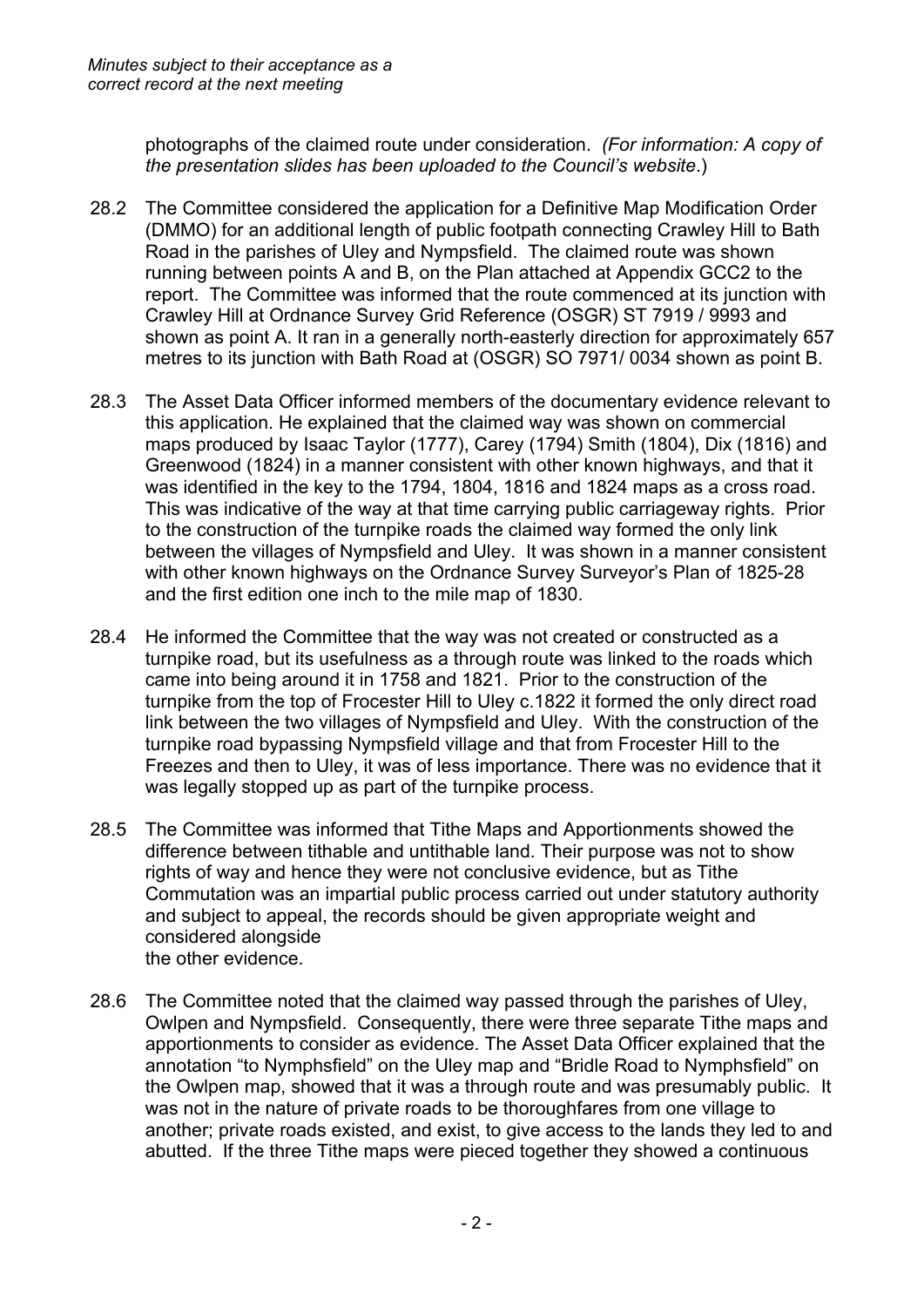route connecting to known public carriageways at each end, distinct from the adjoining lands.

- 28.7 The Committee was informed that the Ducie Estate map of 1846, based on the Nympsfield Tithe map, showed the way as being separate from the parcels which it crossed and outside of the estate boundary.
- 28.9 The Committee was informed that the claimed way was shown on the Ordnance Survey map of 1884 as a physical feature; however, it was not shown on subsequent large scale mapping from 1902 onwards. It was not shown as separate from the hereditament land it crossed on the 1910 Finance Act map.
- 28.10 The Asset Data Officer indicated that the route formed an important part of the local road network up until the mid-19th century, being the most direct route between the villages of Nympsfield and Uley. Since then the way had gradually fallen into disuse as a carriageway, as better and more convenient routes initially created as turnpike roads had come into being.
- 28.11 It was reported that the path was initially claimed by Nympsfield Parish Council as part of their parish submission under the 1949 National Parks and Access to the Countryside Act and was shown on their submission map. However, for unknown reasons the path was not added to the draft map. The path was also shown by a faint red line on the Uley submission.
- 28.12 The Asset Data Officer explained that Nympsfield Parish Council did not accept its omission from the Draft Map, and he referred to the correspondence from 1953 to 1975 between the parish and the county as they sought to have it included on the map. On 27 November 1953 Uley Parish Council had agreed to the path being added to the Draft Map. Despite this it was not shown on the Draft Map. The Parish Council further wrote in 1966 seeking to have the path added at the Provisional stage. Subsequent correspondence indicated that the County Council stated that the path would be included in the five yearly review of the definitive map (July and August 1969). Further requests were made to add the path in March 1970, September and November 1973, February and March 1974 and March 1975.
- 28.13 The Asset Data Officer explained that the Five Year review of Gloucestershire's Definitive Map, as required under the Countryside Act 1968, never took place as the Definitive Map was not concluded until after 1981 by which time the Wildlife and Countryside Act 1981 introduced different procedures for modifying the Definitive Map. Thus no further action was taken with regard to the claimed path until receipt of the application.
- 28.14 The Asset Data Officer drew members' attention to the summary of the user evidence forms (UEFs) at appendix GCC 4. He reported that the application was supported by four UEFs, completed by four individuals. The use as evidenced by the forms dated back to 1930. All four witnesses claimed use of the path on foot over a period of 20 years. Two of the statements, although evidencing public use over a period of 20 years, also indicated that the landowner demonstrated his lack of intention to dedicate the path by erecting a barbed wire fence and also a wall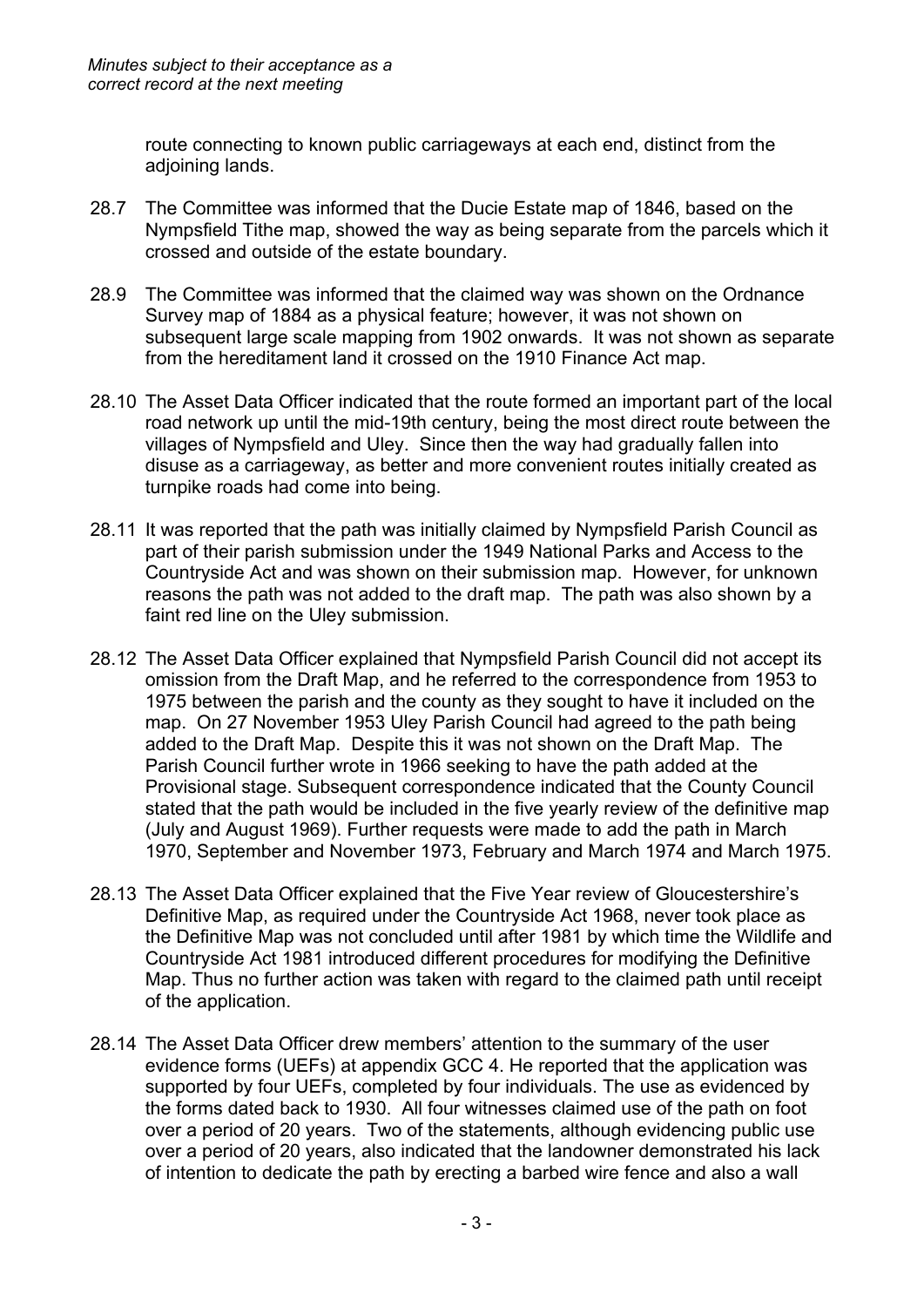across the path to prevent access and that the barbed wire was strengthened after it was removed. Those actions could for the purpose of Section 31 of the Highway Act 1980 constitute the date that the public's right to use the path was challenged and interruptions capable of rebutting the claim.

- 28.15 The Asset Data Officer explained that the report before the Committee had not sought to establish exactly when and for how long the barbed wire fence and wall were in place across the claimed way because the user evidence supplied in support of the application was considered to be insufficient in itself to support a claim of presumed dedication (as demonstrated by case law R.v.SSETR (ex p. Dorset) 1999).
- 28.16 The Asset Data Officer reported that the 2006 Natural Environment and Rural Communities (NERC) Act sought to limit the use of motor vehicles in the countryside. Subsection 67(1) of NERC extinguished unrecorded public motor vehicular rights over all highways except those shown on the Definitive Map as a byway open to all traffic (BOAT). Subsection 67(2) introduced a series of exceptions to protect certain highways from such extinction. He drew members' attention to the exceptions outlined in Subsection 67(2) as listed in the report, and confirmed that exceptions (b), (c), (d) and (e) did not apply. In regards to the twopart test in Subsection 67(2)(a), main lawful use meant that the way had to firstly carry a public vehicular right as of 2 May 2006 and secondly that the main use of the way between 2001 and 2006 was by motor vehicle (as opposed to other categories of user such as walkers, cyclists, horse riders and horse-drawn vehicles). Motor vehicular use in itself would not preserve the right - such use had to be greater than the other uses. He emphasised that as there was no evidence of any use between 2001 and 2006 then this exception to extinguishment of unrecorded public motor vehicular rights was not considered to be met either.
- 28.17 The Asset Data officer informed the Committee that the officer recommendation was that the way be shown on the Definitive Map as a restricted byway rather than a public footpath as claimed. In response to a question, he explained that this was due to the documentary evidence which was consistent in showing the way as a cross road and as part of the ordinary roads network in the late 18th century and early 19th century and the depiction of the way as a highway on all three Tithe maps in 1837-40.
- 28.18 The Committee noted that the category of restricted byway was introduced in 2006 and allowed the public to walk, lead or ride a horse or to use a non-mechanically propelled vehicle, such as a bicycle or horse and cart. A restricted byway did not carry a public motor vehicular right.
- 28.19 In response to a question, the Asset Data Officer explained that if the claimed way was shown to have been public at any time in the past, the public's rights would still exist today (in the absence of a stopping-up or diversion order). Simple disuse of a right of way did not mean that the right no longer existed, just that the right was not being exercised. The principle was "Once a highway, always a highway". He added that if it could be inferred from the documentary evidence alone that the right of way subsisted or was reasonably alleged to subsist over the claimed route, then